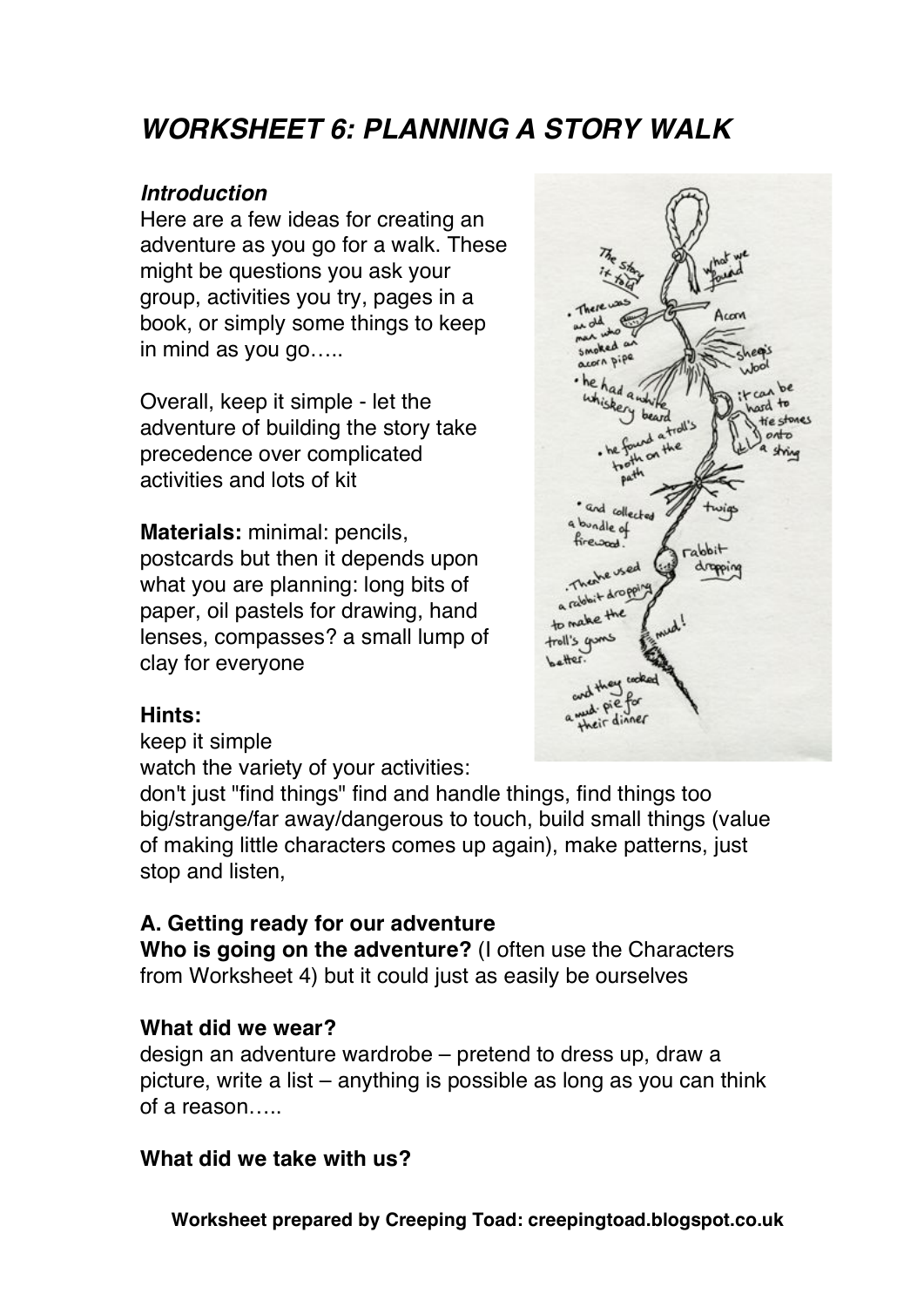draw a picture, "pack a bag" - reasoning as above: "oranges for making friends" was a good one *(maybe use these two activities if you are starting indoors, outdoors: assume that our adventure involves us with whatever we have with us at the time)*

## **B. On our adventure**

**First clues:** what starts this adventure: pick up, improvise, discard and try again with found objects: twigs might be walking sticks, bony fingers, just right for a birds nest; leaves might be fairy umbrellas, mouse beds…who knows…*would hand-lenses help?* **what did we hear** pause and take a few moments to listen to the world around us – good atmosphere for a written story, or just good reflection

(*story strings are a good way of collecting impressions of part of the journey)*

**how did we move?** practice creeping, sneaking, being brave, being fast, slow – try a long picture of the expedition on the move

**who did we meet**? anything/one you saw? or who would you like to meet? maybe try making their face out of a lump of clay



**where did they take us?** under a bush build our new friend's home out of found materials, make a picture of it to take back - "sticky pictures", or use a wax crayon and thin paper and make a leaf rubbing picture with extra figures drawn in

# **sticky pictures:**

postcards with double-sided tape are valuable ways of recording bits of the adventure

**act out:** the dramatic bit of your adventure: ask for different sorts of stories: there is bound to be a battle and a party, but there might